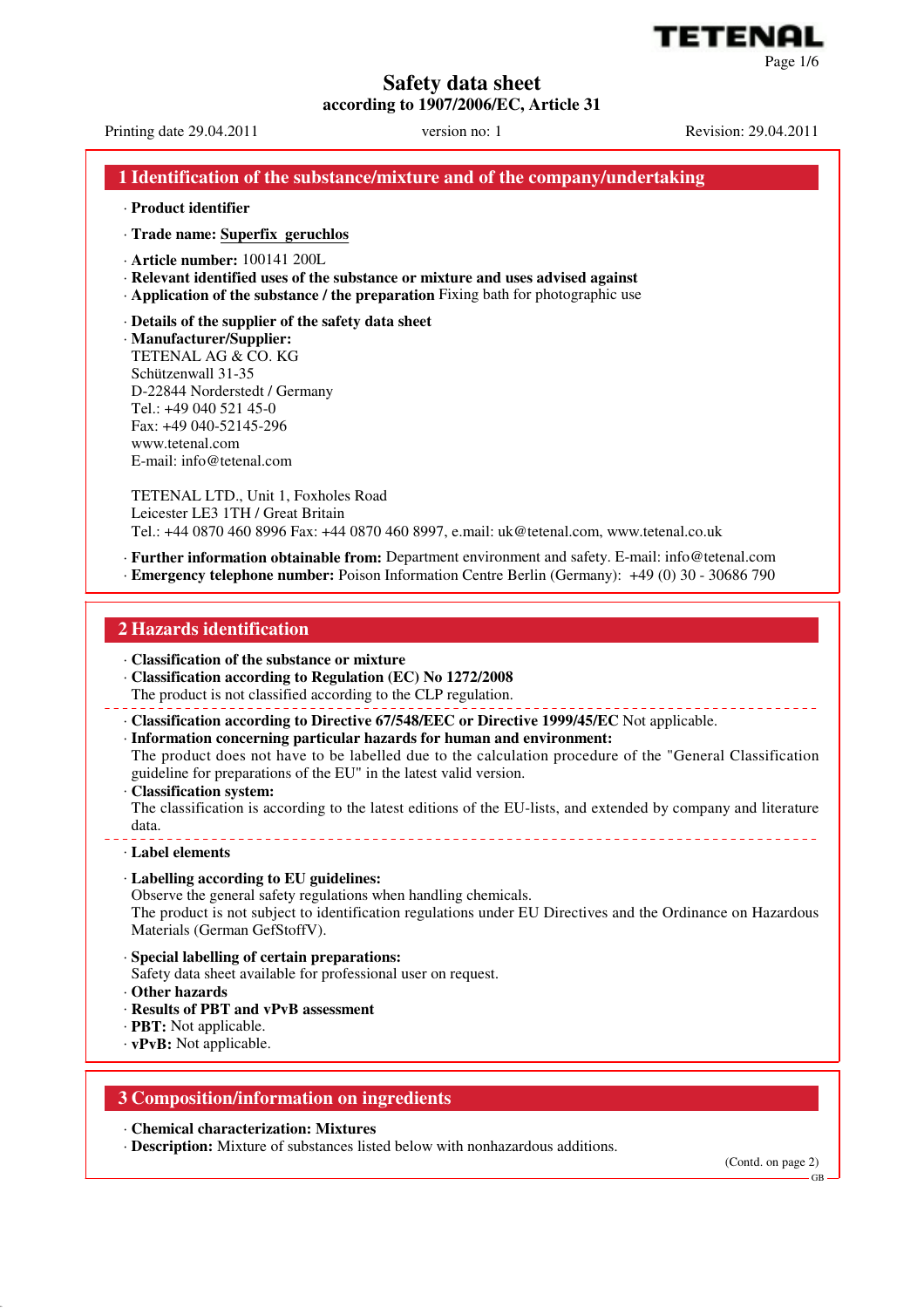

# **Safety data sheet according to 1907/2006/EC, Article 31**

Printing date 29.04.2011 version no: 1 Revision: 29.04.2011

**Trade name: Superfix geruchlos**

(Contd. of page 1) · **Dangerous components:** CAS: 7631-90-5 EINECS: 231-548-0 sodium hydrogensulphite . . . %  $Xn R22$ R31 Acute Tox. 4, H302  $1 - 5\%$ CAS: 1303-96-4 EINECS: 215-540-4 BORAX; Disodium tetraborate, decahydrate (waterfree CAS 1330-43-4) **T** R60-61 Repr. 1B, H360FD  $2 - 4\%$ · **SVHC** 1303-96-4 BORAX; Disodium tetraborate, decahydrate (waterfree CAS 1330-43-4)

· **Additional information:** For the wording of the listed risk phrases refer to section 16.

## **4 First aid measures**

· **Description of first aid measures**

· **General information:**

Immediately remove any clothing/shoes soiled by the product.

- Take affected persons out into the fresh air.
- · **After inhalation:** Supply fresh air.
- · **After skin contact:** Immediately rinse with water.
- · **After eye contact:** Rinse opened eye for several (15 min) under running water.
- · **After swallowing:** If symptoms persist consult doctor.
- · **Information for doctor:**
- · **Most important symptoms and effects, both acute and delayed** No further relevant information available.
- · **Indication of any immediate medical attention and special treatment needed**

No further relevant information available.

## **5 Firefighting measures**

- · **Extinguishing media**
- · **Suitable extinguishing agents:**
- CO2, powder or water spray. Fight larger fires with water spray or alcohol resistant foam.
- · **Special hazards arising from the substance or mixture** No further relevant information available.
- · **Advice for firefighters**
- · **Protective equipment:** No special measures required.

## **6 Accidental release measures**

- · **Personal precautions, protective equipment and emergency procedures** Ensure adequate ventilation · **Environmental precautions:**
- Dilute with plenty of water.

Do not allow to enter sewers/ surface or ground water.

- · **Methods and material for containment and cleaning up:**
- Absorb with liquid-binding material (sand, diatomite, acid binders, universal binders, sawdust).
- · **Reference to other sections**
- No dangerous substances are released.
- See Section 7 for information on safe handling.
- See Section 8 for information on personal protection equipment.
- See Section 13 for disposal information.

(Contd. on page 3)

GB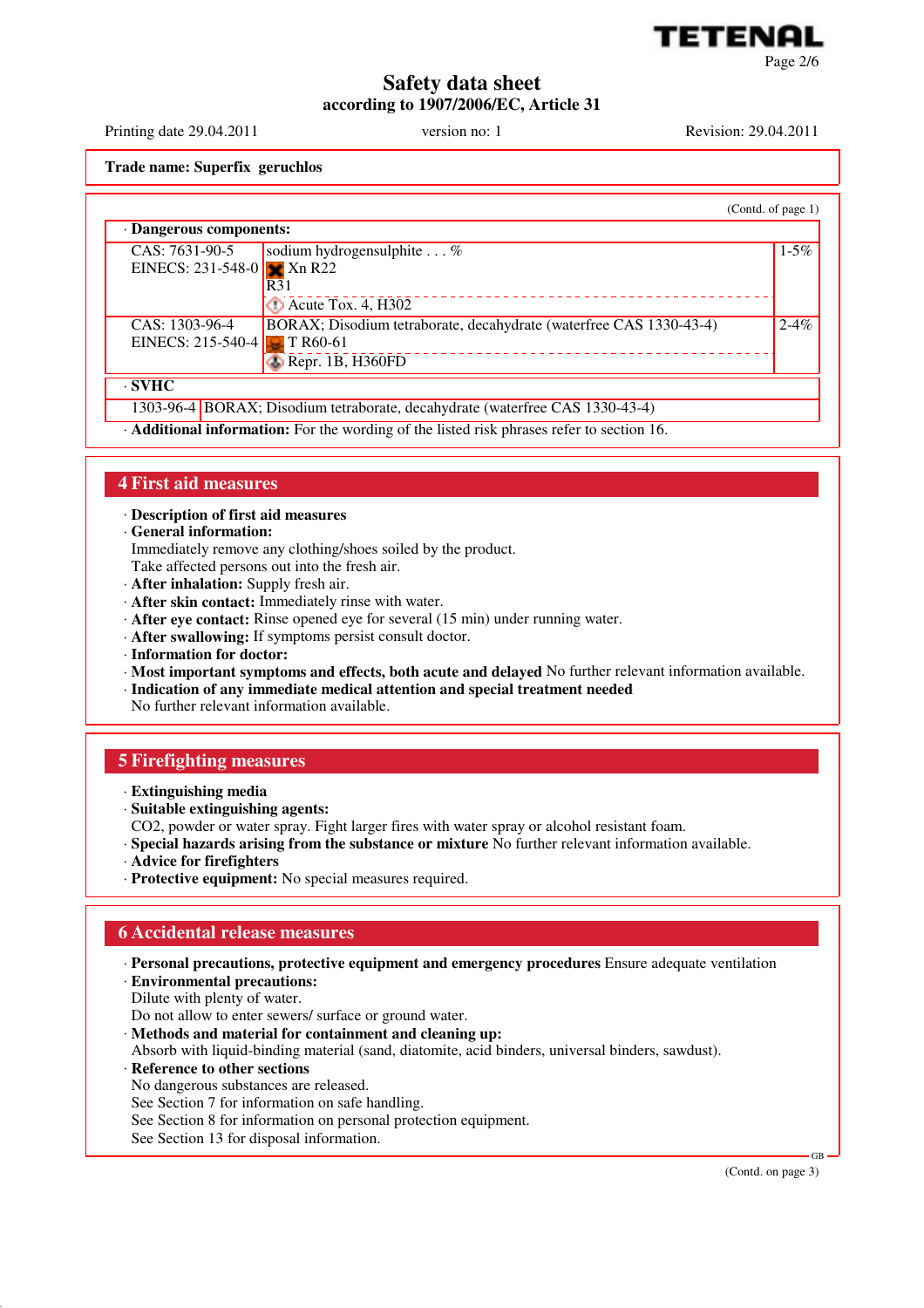

# **Safety data sheet**

**according to 1907/2006/EC, Article 31**

Printing date 29.04.2011 version no: 1 Revision: 29.04.2011

**Trade name: Superfix geruchlos**

(Contd. of page 2)

## **7 Handling and storage**

- · **Handling:**
- · **Precautions for safe handling** No special measures required.
- · **Information about fire and explosion protection:** Protect from heat.
- · **Conditions for safe storage, including any incompatibilities**
- · **Storage:**
- · **Requirements to be met by storerooms and receptacles:** No special requirements.
- · **Information about storage in one common storage facility:** Store away from foodstuffs.
- · **Further information about storage conditions:**
- Protect from heat and direct sunlight. Store under lock and key and out of the reach of children.
- Recommended storage temperature: 5-25°C
- · **Specific end use(s)** No further relevant information available.

# **8 Exposure controls/personal protection**

· **Additional information about design of technical facilities:** No further data; see item 7.

### · **Control parameters**

## · **Ingredients with limit values that require monitoring at the workplace:**

**7631-90-5 sodium hydrogensulphite . . . % (1-5%)**

WEL () Long-term value:  $5 \text{ mg/m}^3$ 

· **Additional information:** The lists valid during the making were used as basis.

- · **Exposure controls**
- · **Personal protective equipment:**
- · **General protective and hygienic measures:**

The usual precautionary measures are to be adhered to when handling chemicals.

- Avoid contact with the eyes and skin.
- · **Respiratory protection:**
- Not required.

Ensure adequate ventilation

- · **Protection of hands:**
- The glove material has to be impermeable and resistant to the product/ the substance/ the preparation.

Due to missing tests no recommendation to the glove material can be given for the product/ the preparation/ the chemical mixture.

Selection of the glove material on consideration of the penetration times, rates of diffusion and the degradation · **Material of gloves**

The selection of the suitable gloves does not only depend on the material, but also on further marks of quality and varies from manufacturer to manufacturer. As the product is a preparation of several substances, the resistance of the glove material can not be calculated in advance and has therefore to be checked prior to the application.

Butyl rubber, BR Nitrile rubber, NBR

Neoprene gloves

#### · **Penetration time of glove material**

Gove material: Butyl rubber with breakthroug-time: ≥ 480 min, layer thickness: ≥0,4 mm

Gloves made of nitrile rubber with layer thickness >0,38mm and breakthrough-time >480min

Glove material: Neopren with breakthrough time: >240 min, layer thickness: >0,65 mm

The exact break trough time has to be found out by the manufacturer of the protective gloves and has to be observed.

· **Eye protection:** Safety glasses

(Contd. on page 4)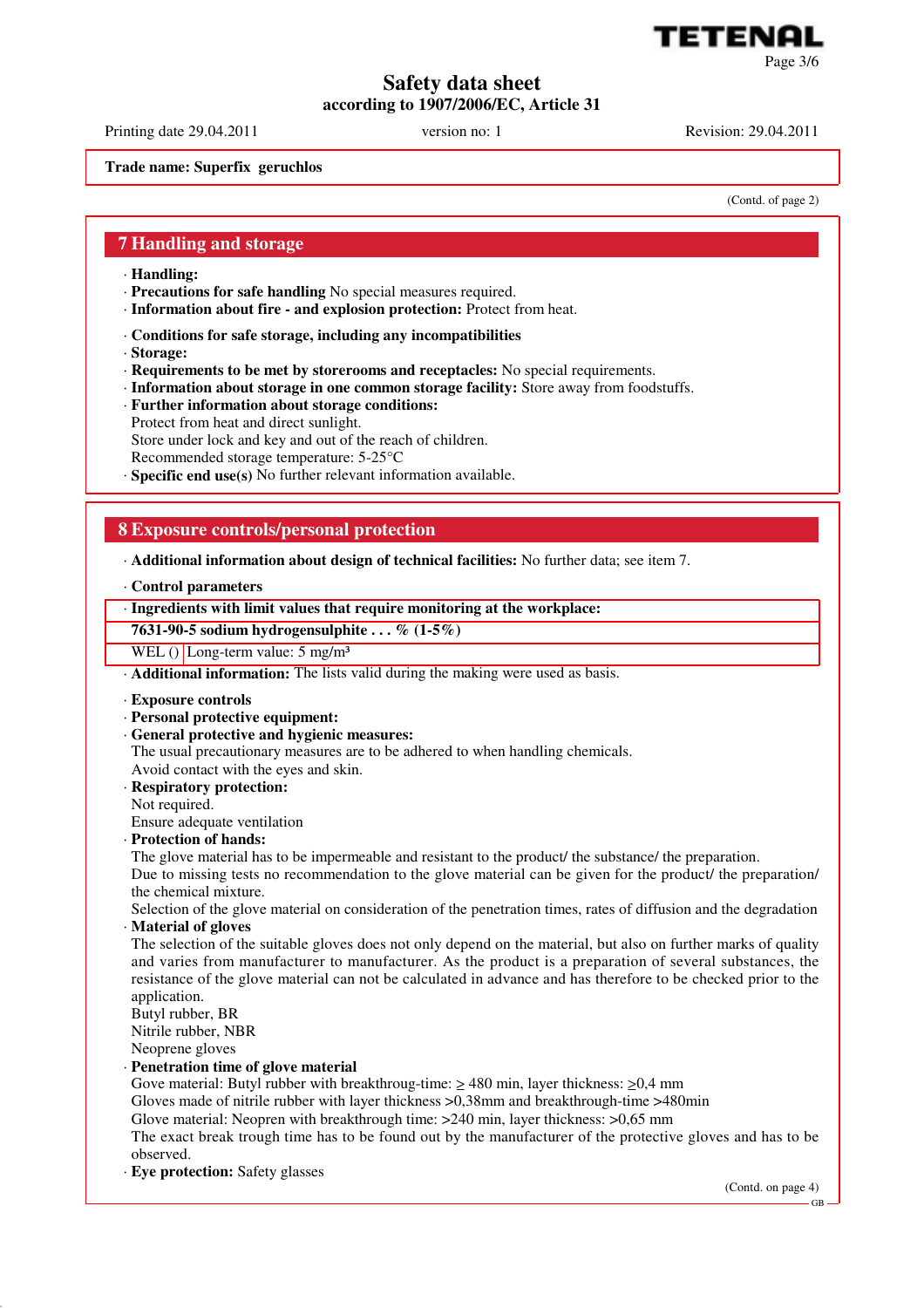

Page 4/6

# **Safety data sheet according to 1907/2006/EC, Article 31**

Printing date 29.04.2011 version no: 1 Revision: 29.04.2011

(Contd. of page 3)

**Trade name: Superfix geruchlos**

· **Body protection:** Protective work clothing

| <b>9 Physical and chemical properties</b><br>· Information on basic physical and chemical properties |                                               |
|------------------------------------------------------------------------------------------------------|-----------------------------------------------|
|                                                                                                      |                                               |
| $·$ Appearance:                                                                                      |                                               |
| Form:                                                                                                | Fluid                                         |
| <b>Colour:</b>                                                                                       | Colourless                                    |
| $\cdot$ Odour:<br>· Odour threshold:                                                                 | Odourless<br>Not determined.                  |
|                                                                                                      |                                               |
| $\cdot$ pH-value at 20 $\mathrm{^{\circ}C:}$                                                         | 6.5                                           |
| Change in condition                                                                                  |                                               |
| <b>Melting point/Melting range:</b>                                                                  | Undetermined.                                 |
| <b>Boiling point/Boiling range:</b>                                                                  | $100^{\circ}$ C                               |
| · Flash point:                                                                                       | Not applicable.                               |
| · Ignition temperature:                                                                              |                                               |
| <b>Decomposition temperature:</b>                                                                    | Not determined.                               |
| $\cdot$ Self-igniting:                                                                               | Product is not selfigniting.                  |
| · Danger of explosion:                                                                               | Product does not present an explosion hazard. |
| · Explosion limits:                                                                                  |                                               |
| Lower:                                                                                               | Not determined.                               |
| <b>Upper:</b>                                                                                        | Not determined.                               |
| $\cdot$ Vapour pressure at 20 $\mathrm{^{\circ}C:}$                                                  | $23$ hPa                                      |
| $\cdot$ Density at 20 $\mathrm{^{\circ}C:}$                                                          | $1.316$ g/cm <sup>3</sup>                     |
| · Relative density                                                                                   | Not determined.                               |
| · Vapour density                                                                                     | Not determined.                               |
| · Evaporation rate                                                                                   | Not determined.                               |
| · Solubility in / Miscibility with                                                                   |                                               |
| water:                                                                                               | Fully miscible.                               |
| · Segregation coefficient (n-octanol/water): Not determined.                                         |                                               |
| · Viscosity:                                                                                         |                                               |
| Dynamic:                                                                                             | Not determined.                               |
| Kinematic:                                                                                           | Not determined.                               |
| · Solvent content:                                                                                   |                                               |
| <b>Organic solvents:</b>                                                                             | $0.2\%$                                       |
| Water:                                                                                               | 47.0 %                                        |
| $\cdot$ Other information                                                                            | No further relevant information available.    |

# **10 Stability and reactivity**

- · **Reactivity**
- · **Chemical stability**
- · **Thermal decomposition / conditions to be avoided:** Stable at environment temperature.
- · **Possibility of hazardous reactions** No dangerous reactions known.
- · **Conditions to avoid** No further relevant information available.

(Contd. on page 5)

GB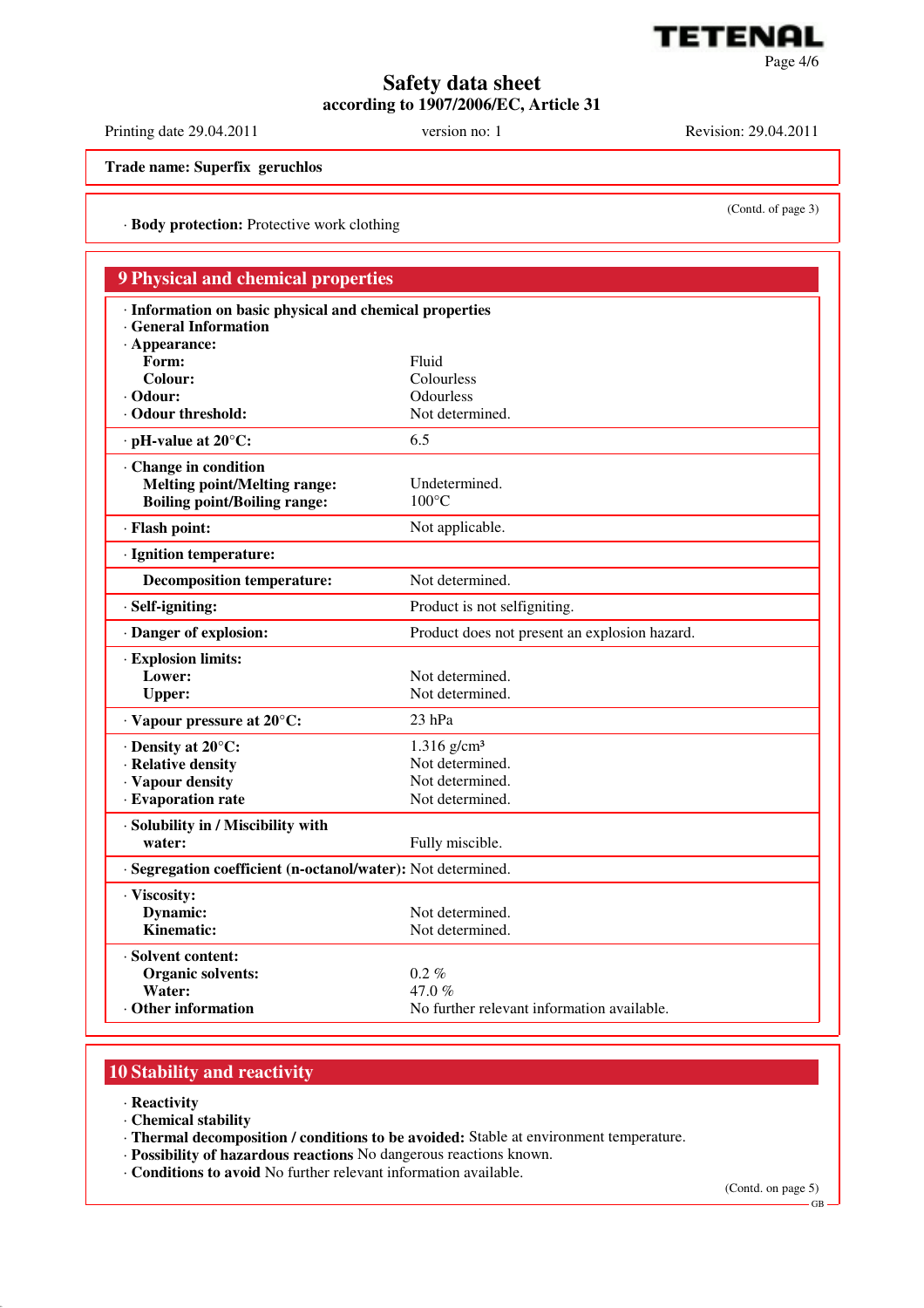

**Safety data sheet according to 1907/2006/EC, Article 31**

Printing date 29.04.2011 version no: 1 Revision: 29.04.2011

(Contd. of page 4)

**Trade name: Superfix geruchlos**

- · **Incompatible materials:** No further relevant information available.
- · **Hazardous decomposition products:** Carbon monoxide and carbon dioxide

# **11 Toxicological information**

· **Information on toxicological effects**

- · **Acute toxicity:**
- · **LD/LC50 values relevant for classification:**

### **1303-96-4 BORAX; Disodium tetraborate, decahydrate (waterfree CAS 1330-43-4)**

### Oral LD50 4500-6000 mg/kg (rat)

- · **Primary irritant effect:**
- · **on the skin:** No irritant effect.
- · **on the eye:** No irritating effect.
- · **Sensitization:** No sensitizing effects known.
- · **Additional toxicological information:**

The product is not subject to classification according to the calculation method of the General EU Classification Guidelines for Preparations as issued in the latest version.

When used and handled according to specifications, the product does not have any harmful effects to our experience and the information provided to us.

## **12 Ecological information**

### · **Toxicity**

## · **Acquatic toxicity:**

### **1303-96-4 BORAX; Disodium tetraborate, decahydrate (waterfree CAS 1330-43-4)**

EC50 48h: 1085-1400 mg/l (daphnia magna)

### 96h: 158 mg/l (sce)

- · **Persistence and degradability** No further relevant information available.
- · **Behaviour in environmental systems:**
- · **Bioaccumulative potential** No further relevant information available.
- · **Mobility in soil** No further relevant information available.
- · **Additional ecological information:**
- · **General notes:**

Water hazard class 1 (German Regulation) (Self-assessment): slightly hazardous for water

- Do not allow product to reach ground water, water course or sewage system.
- · **Results of PBT and vPvB assessment**
- · **PBT:** Not applicable.
- · **vPvB:** Not applicable.
- · **Other adverse effects** No further relevant information available.

## **13 Disposal considerations**

- · **Waste treatment methods**
- · **Recommendation**
	- Must not be disposed together with household garbage. Do not allow product to reach sewage system.
- · **European waste catalogue**
- 09 01 04\* fixer solutions

### · **Uncleaned packaging:**

· **Recommendation:** Disposal must be made according to official regulations.

(Contd. on page 6)